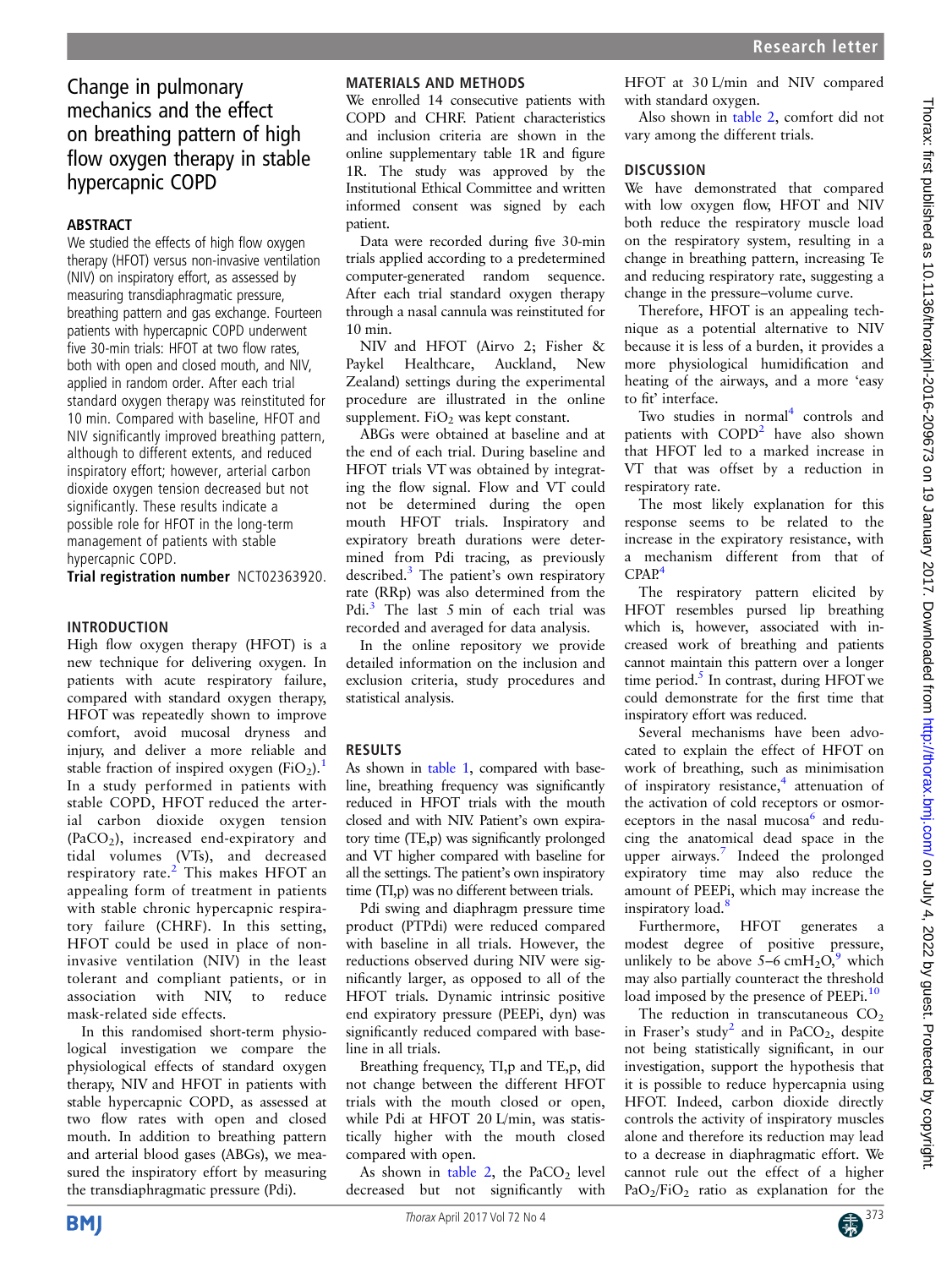#### <span id="page-1-0"></span>Table 1 Breathing pattern, inspiratory effort and lung mechanics in different settings

|                                      | <b>Baseline</b> | HFOT 20<br>(closed)      | HFOT 20<br>(open) | HFOT 30<br>(closed)       | HFOT 30<br>(open) | <b>NIV</b>               |
|--------------------------------------|-----------------|--------------------------|-------------------|---------------------------|-------------------|--------------------------|
| Tl,p (seconds)                       | $0.95 + 0.2$    | $0.85 + 0.4$             | $0.96 \pm 0.2$    | $0.94 \pm 0.3$            | $0.92 \pm 0.3$    | $1.00 + 0.2$             |
| TE, p (seconds)                      | $1.94 \pm 0.4$  | $2.35 \pm 0.4*$          | $2.19 \pm 0.5*$   | $2.30 \pm 0.5*$           | $2.20 \pm 0.3*$   | $2.61 \pm 1.0^*$         |
| Breathing frequency (breaths/min)    | $24.8 + 2.3$    | $19.01 + 5.2$            | $20.8 + 5.8$      | $18.7 + 3.6$ <sup>+</sup> | $19.64 \pm 2.8$   | $17.8 + 3.8$             |
| Tidal volume (mL)                    | 314.50±84       | $391.22 \pm 106 \pm 100$ |                   | $364.22 \pm 66$           |                   | $456.20 \pm 100 \pm 100$ |
| Pdi swing $(cmH2O)$                  | $13.5 \pm 6.7$  | $8.7 \pm 4.1$ §          | $12 + 5.8$        | $8.2 \pm 3.7$             | $10.2 + 5.2$      | $5.1 \pm 2.2$ §          |
| PTPdi/min (cmH <sub>2</sub> Oxs/min) | $238.3 + 82.1$  | $164.2 + 51.3$ **        | $172.7 + 45.4$ ** | $143.2 + 48.9$ **         | $157.3 + 56.9**$  | $101.7 + 42.9$ **††      |
| PEEPi, dyn $(cmH2O)$                 | $2.12 \pm 0.9$  | $1.48 + 0.7$ ##          |                   | $1.03 \pm 0.6$ ##         |                   | $0.9+0.02$ ##            |

\*p=0.006 HFOT 20 closed versus baseline; p=0.01 HFOT 20 open versus baseline; p=0.007 HFOT 30 closed versus baseline; p=0.02 HFOT 30 open versus baseline; p=0.002 NIV versus baseline.

†p=0.022 HFOT 20 closed versus baseline; p=0.007 HFOT 30 closed versus baseline; p=0.002 NIV versus baseline.

‡p=0.015 HFOT 20 closed versus baseline; p=0.007 NIV versus baseline.

§p=0.005 HFOT 20 closed versus baseline; p=0.005 HFOT 30 closed versus baseline; p=0.03 HFOT 30 open versus baseline; p=0.001 NIV versus baseline.

¶p<0.003 NIV versus HFOT 20 closed; p=0.003 NIV versus HFOT 20 open; p=0.007 NIV versus HFOT 30 closed; p=0.005 NIV versus HFOT 30 open.

\*\*p=0.005 HFOT 20 closed versus baseline; p=0.002 HFOT 20 open versus baseline; p=0.004 HFOT 30 closed versus baseline; p=0.015 HFOT 30 open versus baseline; p=0.001 NIV versus baseline.

††p<0.004 NIV versus HFOT 20 closed; p=0.006 NIV versus HFOT 20 open; p=0.016 NIV versus HFOT 30 closed; p=0.02 NIV versus HFOT 30 open.

‡‡p=0.01 HFOT 20 closed versus baseline; p=0.003 HFOT 30 closed versus baseline; p=0.001 NIV versus baseline.

Data are presented as mean±SD.

HFOT, high flow oxygen therapy; NIV, non-invasive ventilation; Pdi, transdiaphragmatic pressure; PEEPi,dyn, intrinsic dynamic positive end expiratory pressure; PTPdi, pressure–time product of the transdiaphragmatic; TE,p, patient's expiratory time; TI,p, patient's inspiratory time.

| Table 2 Arterial blood gas values and comfort scores at different settings |                 |                  |                  |                 |  |  |  |
|----------------------------------------------------------------------------|-----------------|------------------|------------------|-----------------|--|--|--|
|                                                                            | <b>Baseline</b> | HFOT 20 (closed) | HFOT 30 (closed) | <b>NIV</b>      |  |  |  |
| pH                                                                         | $7.40 \pm 0.03$ | $7.42 \pm 0.04$  | $7.43 \pm 0.04$  | $7.44 \pm 0.04$ |  |  |  |
| PaCO <sub>2</sub> (mm Hq)                                                  | $61.2 + 9.2$    | $57.2 + 11.7$    | $55.7 \pm 10.6$  | $55.2 \pm 11.9$ |  |  |  |
| PaO <sub>2</sub> (mm Hg)                                                   | $70.6 + 12.6$   | $70.3 + 17.3$    | $61.5 \pm 11.1$  | $83.3 + 33.2$   |  |  |  |
| Comfort score                                                              | $7(5-8)$        | $5.5(5-8)$       | $5.5(2-8)$       | $5(3-5)$        |  |  |  |

Data are presented as mean±SD unless indicated otherwise.

Comfort score was assessed with a scale where 0 is the worst comfort and 10 the best. The data are presented as the median (interquartile 25-75).

HFOT, high flow oxygen therapy; NIV, non-invasive ventilation.

PaCO<sub>2</sub> increase during baseline conditions. Moreover baseline conditions consisted of breathing oxygen through nasal cannula, and under these conditions, FiO<sub>2</sub> cannot be controlled depending on the breathing pattern, the patient's inspiratory flow and whether patients breathe predominantly through the mouth or the nose. Therefore, the decrease in PaO<sub>2</sub> during HFOT can be explained by a higher actual  $FiO<sub>2</sub>$  under nasal oxygen therapy compared with HFOT.

We have further explored the physiological changes induced by mouth or nasal breathing, since it is totally unrealistic to assume that patients recruited for long-term treatment will always breathe with their mouth perfectly 'sealed'. It has been shown<sup>[9](#page-2-0)</sup> that breathing with the mouth open negatively influences the generation of a positive pressure. Despite this, we were unable to demonstrate any 'detrimental' effect of this behaviour on the breathing pattern and inspiratory effort compared with breathing with the mouth closed.

The results of this study show overall similar acute physiological changes between HFOT and NIV, and support the need for further investigations to assess the effectiveness of domiciliary HFOT versus NIV in patients with stable hypercapnia. Obviously our findings could not be translated to the situation of an acute exacerbation of COPD.

#### Lara Pisani,<sup>1</sup> Luca Fasano,<sup>2</sup> Nadia Corcione,<sup>1</sup> Vittoria Comellini,<sup>1</sup> Muriel Assunta Musti, Maria Brandao,<sup>4</sup> Damiano Bottone, Edoardo Calderini,<sup>6</sup> Paolo Navalesi,<sup>7,8</sup> Stefano Nava<sup>1</sup>

<sup>1</sup>Department of Clinical, Integrated and Experimental Medicine (DIMES), Respiratory and Critical Care Unit, S. Orsola-Malpighi Hospital, Alma Mater University, Bologna, Italy

<sup>2</sup> Sant'Orsola Malpighi Hospital, Bologna, Italy <sup>3</sup>Department of Public Health, Local Health Authority of Bologna, Bologna, Italy

4 Respiratory Department, Centro Hospitar de Tràs-os-Montes e Alto Douro, São Pedro de Vila Rea, Portugal <sup>5</sup>Respiratory Medicine Unit, Department of Clinical and Experimental Sciences, Universita' degli Studi di Brescia, Brescia, Italy

6 Department of Anesthesia and Intensive Care, Fondazione IRCCS Cà Granda, Ospedale Maggiore Policlinico, Milano, Italy

7 Department of Translational Medicine, Università del Piemonte Orientale 'Amedeo Avogadro', Novara, Italy <sup>8</sup> <sup>8</sup>Department of Anesthesia and Intensive Care Medicine, Sant'Andrea Hospital, Vercelli, Italy

Correspondence to Professor Stefano Nava, Respiratory and Critical Care Unit, Sant'Orsola Malpighi Hospital, Via Massarenti 9, Bologna 40138, Italy; stefano.nava@aosp.bo.it

Twitter Follow Nadia Corcione [@nadia\\_corcione](http://twitter.com/nadia_corcione)

Contributors LP, study design, experimental procedure, writing and data analysis. LF, study design, data analysis. NC, data analysis and experimental procedure. VC, experimental procedure. MAM, statistical analysis. MB, experimental procedure. DB, experimental procedure. EC, data analysis and writing. PN, study design and writing. SN, study design, experimental procedure, data analysis and writing.

Competing interests None declared.

Patient consent Obtained.

**Ethics approval** Comitato Etico Indipendente dell'Azienda Ospedaliero-Universitaria di Bologna, Policlinico S. Orsola-Malpighi.

#### Provenance and peer review Not commissioned; externally peer reviewed.

▶ Additional material is published online only. To view please visit the journal online [\(http://dx.doi.org/10.](http://dx.doi.org/10.1136/thoraxjnl-2016-209673) [1136/thoraxjnl-2016-209673\)](http://dx.doi.org/10.1136/thoraxjnl-2016-209673).



**To cite** Pisani L, Fasano L, Corcione N, et al. Thorax 2017;**51**:373–375.

Received 3 November 2016 Revised 27 December 2016 Accepted 3 January 2017 Published Online First 19 January 2017

Thorax 2017;**51**:373–375. doi:10.1136/thoraxjnl-2016-209673